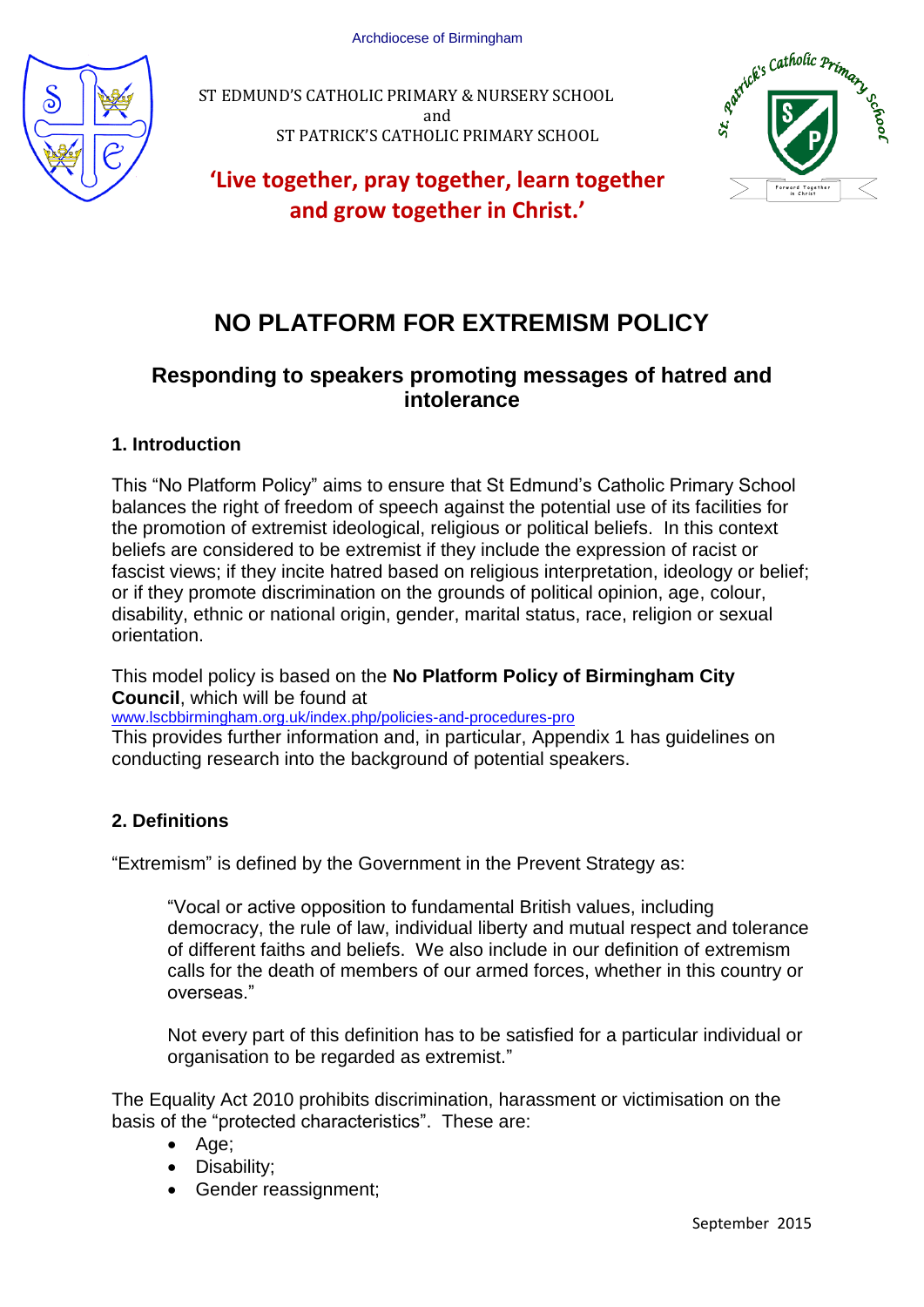- Marriage and civil partnership;
- Pregnancy and maternity;
- Race;
- Religion or belief;
- Sex: and
- Sexual orientation.

The Terrorism Act 2000 establishes a list of "proscribed organisations". These are organisations that the Home Secretary believes are concerned in terrorism. It is an offence to belong to a proscribed organisation or to invite support for a proscribed organisation. This includes arranging, managing or addressing a meeting that is intended to support the activities of a proscribed organisation

A list of proscribed organisations and full details of the proscription offences can be found at -

[https://www.gov.uk/government/uploads/system/uploads/attachment\\_data/file/322142/20140620-](https://www.gov.uk/government/uploads/system/uploads/attachment_data/file/322142/20140620-List_of_Proscribed_organisations_WEBSITE.pdf) List of Proscribed organisations WEBSITE.pdf

## **3. Principles**

The Principles on which this policy is based are -

- No person may use the facilities of St Edmund's Catholic Primary School to express or promote extremist ideological, religious or political views.
- No person may use the facilities of St Edmund's Catholic Primary School to express or promote discriminatory views in relation to the protected characteristics listed in the Equality Act 2010.
- St Edmund's Catholic Primary School will not allow the use of its facilities by any group or organisation that is proscribed by HM Government.

## **4. Electronic Communication**

St Edmund's Catholic Primary School will not allow the use of the school website, IT facilities or information management processes to:

- Promote discriminatory views in relation to the protected characteristics listed in the Equality Act 2010;
- Promote or glorify terrorism; or
- Promote extreme ideological, religious or political beliefs.

The school has a right to exercise control over all activities on its IT facilities, including electronic communications associated with the name of the school and use of school equipment to access external resources. This includes the right to monitor the use of school resources.

#### **5. Written and Printed Communication**

St Edmund's Catholic Primary School has the right to exercise control over the content of any written or printed material that identifies itself as associated with the school. It will not allow the use of its facilities in the production of such material, or permit the use of its name, or of any identifying marks relating to the school, in such material, if that material appears to: